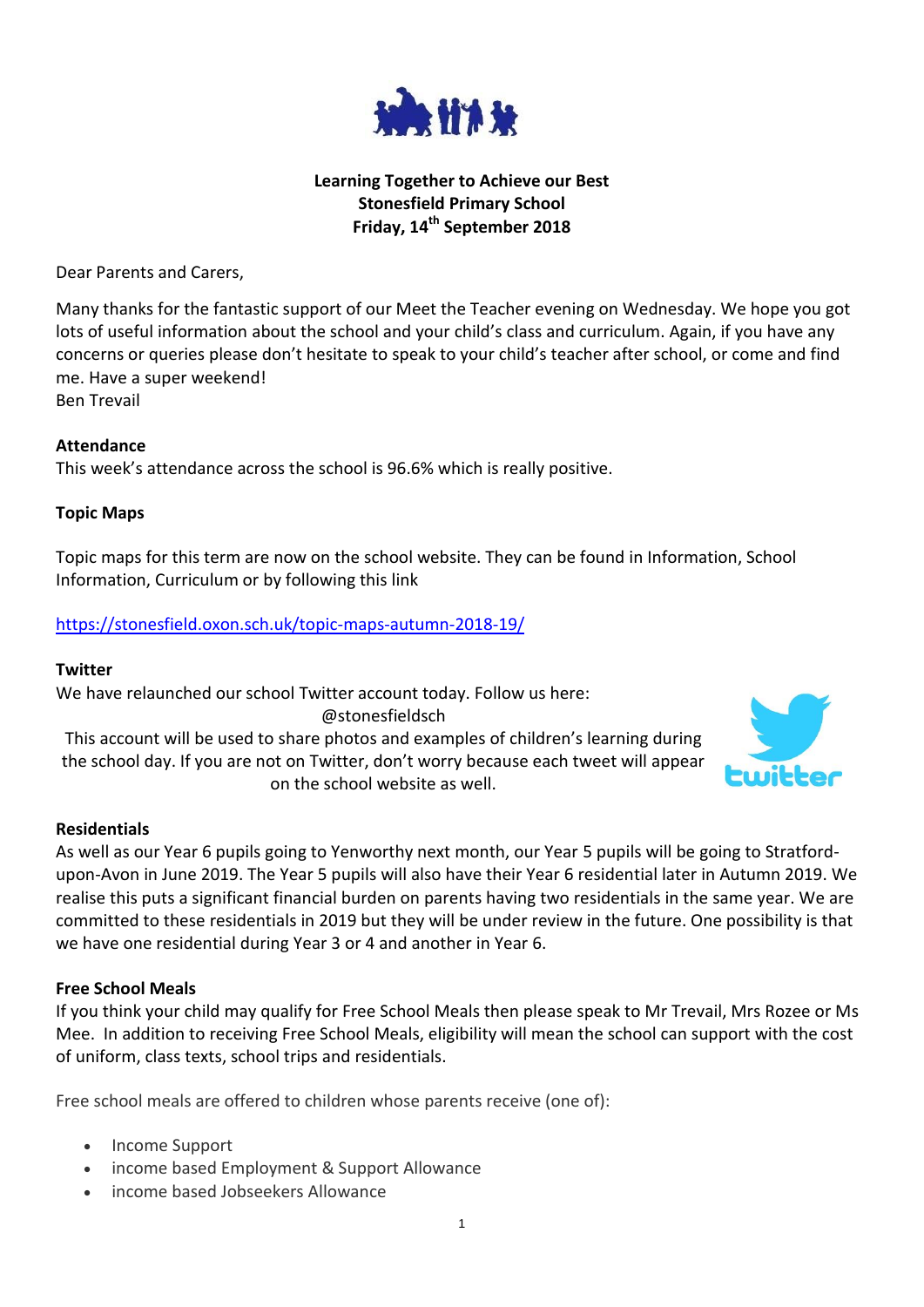- support under part VI of the Immigration and Asylum Act 1999
- the Guaranteed element of State Pension Credit
- Child Tax Credit provided your annual income as assessed by the Inland Revenue does not exceed £16,190 and provided that Working Tax Credit is not included.
- Working Tax Credit run-on paid for 4 weeks after you stop qualifying for Working Tax Credit
- Universal Credit

## **Real PE "That was the best PE lesson ever!"**

Staff and children have had a fantastic week experiencing Real PE for the first time. Teachers have received training and three classes have had an opportunity to be taught by a Real PE trainer with teachers observing. Real PE is an inclusive skills-based programme which aims to develop personal and social skills as well as traditional physical skills. The children will learn to challenge themselves, cooperate and evaluate each other's performances with a strong emphasis on praise and positivity. We believe this aligns strongly with our school ethos and are looking forward to teaching some Real PE lessons ourselves next week. Ask your children what they think!

## **Forest School Club**

Places are still available for the Forest School Club on Mondays. We are now opening the club to any children between Year 2 and Year 6 but places will be limited to 12. The club will cost £40 for 5 weeks (24/9, 1/10, 8/10, 15/10, 29/10) and payment must be made in advance. If your child receives pupil premium the school can support you with the cost of this club. Children will need to bring outdoor clothing, long trousers and long sleeves, and they should wear wellies and waterproofs, (sun) hat, gloves etc. as appropriate and long hair tied back. The cost of the club covers any materials and a drink and snack - which the children may sometimes wish to cook for themselves on a fire! Please let us know of any allergies/medical conditions when you sign up.

## **Year 4's first Forest School Experience**

What did you like best about Forest School today?

- "Den building"
- "Making a rope swing"
- "Catching loads of bugs!"
- "Making a mud kitchen with lots and lots of mud and saucepans"

## **FoSS News: Septembeerfest, Saturday 22nd September 2018**

FoSS has been invited to run a hot chocolate/tuck shop stall for the children at Septembeerfest, but unfortunately we are short of volunteers. If you could spare half an hour of your time between 5.30 pm and 7.30 pm on the day please could you let Caroline know on [caroline.sutton2@btinternet.com](mailto:caroline.sutton2@btinternet.com) or see a member of the FoSS team at school. Thank you.

## **Upcoming events – dates to be confirmed (watch this space)**

Halloween Disco Christmas Fayre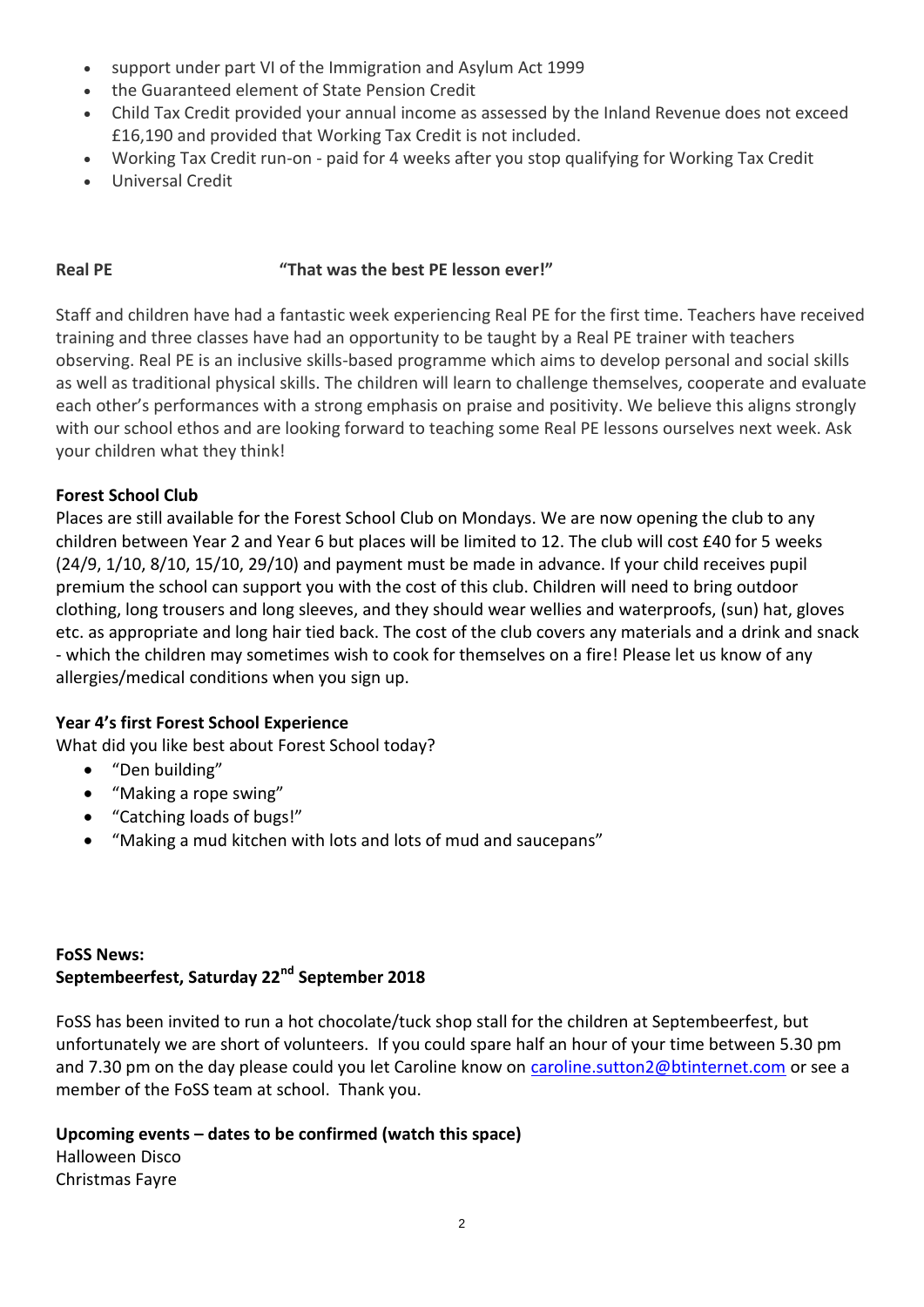# **Dates for the diary – more dates on the school website calendar**

| <b>Tuesday 18<sup>th</sup> September</b>        | <b>Individual School Photographs</b>                 | 9am                                                                                                                            |
|-------------------------------------------------|------------------------------------------------------|--------------------------------------------------------------------------------------------------------------------------------|
| Monday 1 <sup>st</sup> -5 <sup>th</sup> October | <b>Yenworthy Year 6 Residential</b>                  |                                                                                                                                |
| <b>Wednesday 10<sup>th</sup> October</b>        | <b>Harvest Festival</b>                              | 2.30pm                                                                                                                         |
| <b>Tuesday 16<sup>th</sup> October</b>          | <b>Parents Evening</b>                               | 3.30pm to 7pm                                                                                                                  |
| <b>Wednesday 17th October</b>                   | <b>Parents Evening</b>                               | 3.30pm 5.30pm                                                                                                                  |
| Friday 19 <sup>th</sup> October                 | Last day of term 1                                   |                                                                                                                                |
| Monday 29 <sup>th</sup> October                 | <b>Inset Day</b>                                     | <b>Children not in School</b>                                                                                                  |
| <b>Tuesday 30th October</b>                     | <b>Term 2 start</b>                                  |                                                                                                                                |
| Thursday 8 <sup>th</sup> November               | <b>Nasal Flu Vaccination Reception</b><br>to Year 5  | This is a change of date was originally<br>Monday 1 <sup>st</sup> October                                                      |
| Wednesday, 14 <sup>th</sup><br><b>November</b>  | <b>Book at Bedtime and Parent</b><br><b>Workshop</b> | Children are invited to come into school<br>in their PJs and bring a mug in for hot<br>chocolate and listen to a bedtime story |

| <b>Reception to Year3</b>                                                |   |
|--------------------------------------------------------------------------|---|
|                                                                          |   |
| At the end of the afternoon:<br>My child has permission to go home alone | ₽ |
| I will collect my child                                                  | Π |
|                                                                          |   |
|                                                                          |   |